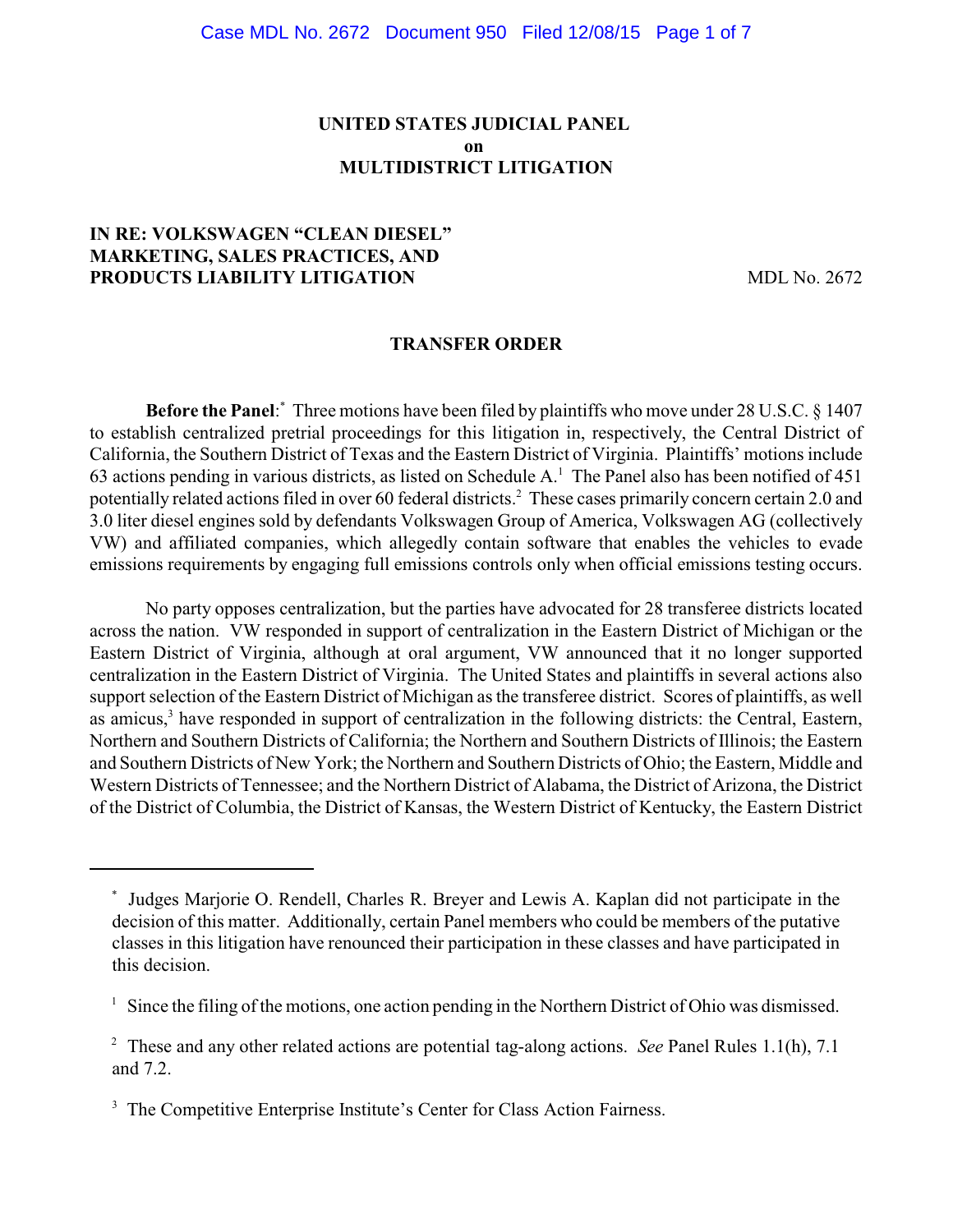### -2-

of Louisiana, the District of Massachusetts, the District of Minnesota, the District of New Jersey, the Northern District of Texas and the Western District of Washington.

After considering the argument of counsel, we find that the actions in this litigation involve common questions of fact, and that centralization in the Northern District of California will serve the convenience of the parties and witnesses and promote the just and efficient conduct of the litigation. All actions involve common factual questions regarding the role of VW and related entities in equipping certain diesel engines with software allegedly designed to engage emissions controls only when the vehicles undergo official testing, while at other times the engines emit nitrous oxide well in excess of legal limits. Since the filing of the motion, hundreds of cases, mostly class actions, have been filed on behalf of, *inter alia*, dealers, owners and lessees of affected vehicles. Centralization will eliminate duplicative discovery, avoid inconsistent pretrial rulings (especially on issues relating to class certification), and conserve the resources of the parties, their counsel and the judiciary.

This litigation began on September 18, 2015, when the U.S. Environmental Protection Agency issued a Notice of Violation of the Clean Air Act to Volkswagen AG, Audi AG and Volkswagen Group of America, Inc., that detailed the unauthorized use of a software-based defeat device in approximately 480,000 diesel automobiles manufactured since 2009.<sup>4</sup> The litigation is international in scope. The vehicles addressed by the Notice of Violation are only a fraction of the estimated 11 million affected vehicles worldwide. Potentially relevant witnesses and evidence from VW and other entities involved in the design, production, sale and marketing of the affected vehicles and the components at issue likely are located outside of the United States. Indeed, much of the underlying conduct at the center of plaintiffs' claims likely occurred in Germany.

The parties' extensive briefing, as well as oral argument, has convinced us that this controversy touches multiple districts across the United States and that the various VW entities hold ties to many districts. For instance, VW Group of America and a similar division of Audi are based in the Eastern District of Virginia, where corporate executives and certain relevant documents and witnesses may be found. New Jersey is the domestic VW affiliates' State of Incorporation and where some of its U.S. and regional operations are based. The Eastern District of Michigan is where Environmental Protection Agency testing facilities and VW's Engineering and Environmental Office are located and governmental investigations reportedly are occurring. California is the State with the most affected vehicles and dealers, where significant testing of affected vehicles occurred, and the home of the California Air Resources Board, which played an important initial role in investigating and, ultimately, revealing VW's use of the defeat devices. Tennessee is home to a large VW manufacturing plant in Chattanooga that produced some of the affected vehicles. While all of these districts may yield some or even much discovery, no single district possesses a paramount factual connection to these cases. And none of the cases now before us has

<sup>&</sup>lt;sup>4</sup> Affected 2.0 liter TDI diesel models include: Jetta (Model Year 2009 – 2015), Jetta Sportwagen (2009-2014), Beetle (2012–2015), Beetle Convertible (2012-2015), Audi A3 (2010–2015), Golf (2010–2015), Golf Sportwagen (2015) and Passat (2012-2015). The EPA issued an additional, similar notice regarding further emissions cheating software on November 2, 2015, covering certain 3.0 liter diesel models: Volkswagen Touareg (2014), Porsche Cayenne (2015), Audi A6 Quattro (2016), Audi A7 Quattro (2016), Audi A8 (2016), Audi A8L (2016) and Audi Q5 (2016).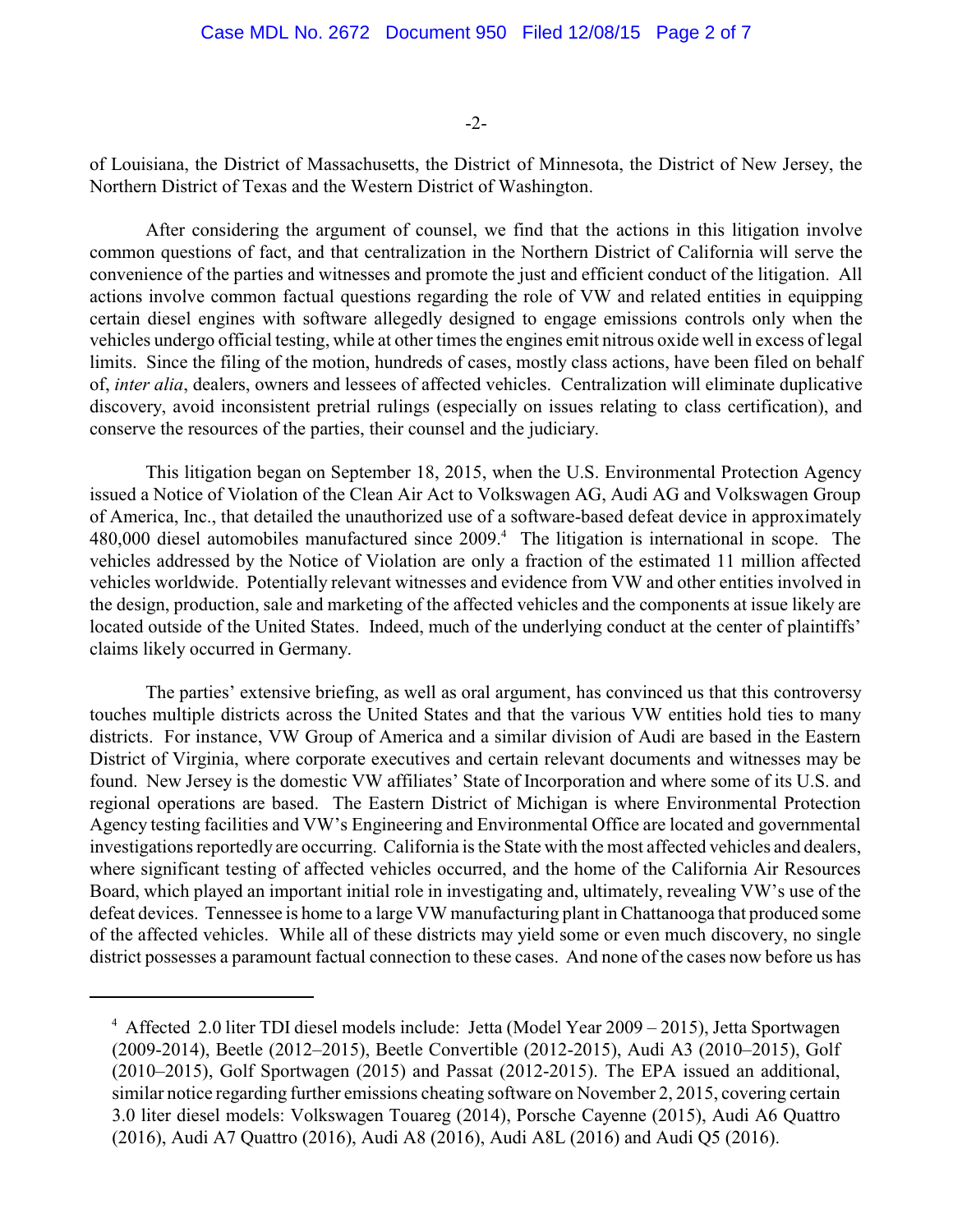- 3 -

advanced so far in the few months since their filing as to give any particular district unique insight or knowledge of this controversy.

While any number of transferee districts could ably handle this litigation, we are persuaded that, in these circumstances, the Northern District of California is the appropriate transferee district for this litigation. There are 30 actions pending in the Northern District of California, including the first-filed case in the nation, and plaintiffs have filed a total of 101 cases in the state of California – nearly a fifth of all cases filed nationwide. As discussed, relevant documents and witnesses may be found in both the Northern District and throughout California, given the role played by the California Air Resources Board in uncovering VW's use of defeat devices on its diesel engines. We select Judge Charles R. Breyer as the transferee judge because he is a jurist who is thoroughlyfamiliarwith the nuances of complex, multidistrict litigation by virtue of having presided over nine MDL dockets, some of which involved numerous international defendants. We are confident that Judge Breyer will steer this controversy on a prudent and expeditious course.

Finally, the parties raise issues concerning whether certain types of actions should be included in the centralized proceedings. First, VW suggests that securities actions for owners of VW American Depositary Receipts should be included in a separate track in the MDL. VW stated in a recent filing that five cases involving these claims are pending in various districts. Second, plaintiff in the District of Montana *Ballew* action opposes inclusion of his action in the MDL proceedings, given the allegedly unique claims in that action that consumers should not have to continue to make payments to VW Credit, pursuant to the Federal Trade Commission's Holder Rule, 16 C.F.R. § 433.2, and the Uniform Commercial Code. Because none of these cases is on the present motions to transfer, these actions are not before us. Therefore, we will address the question of the inclusion of these cases in the conditional transfer order process. *See* Panel Rule 7.1.

IT IS THEREFORE ORDERED that the actions listed on Schedule A and pending outside the Northern District of California are transferred to the Northern District of California and, with the consent of that court, assigned to the Honorable Charles R. Breyer for coordinated or consolidated pretrial proceedings.

PANEL ON MULTIDISTRICT LITIGATION

 Sarah S. Vance Chair

Ellen Segal Huvelle R. David Proctor Catherine D. Perry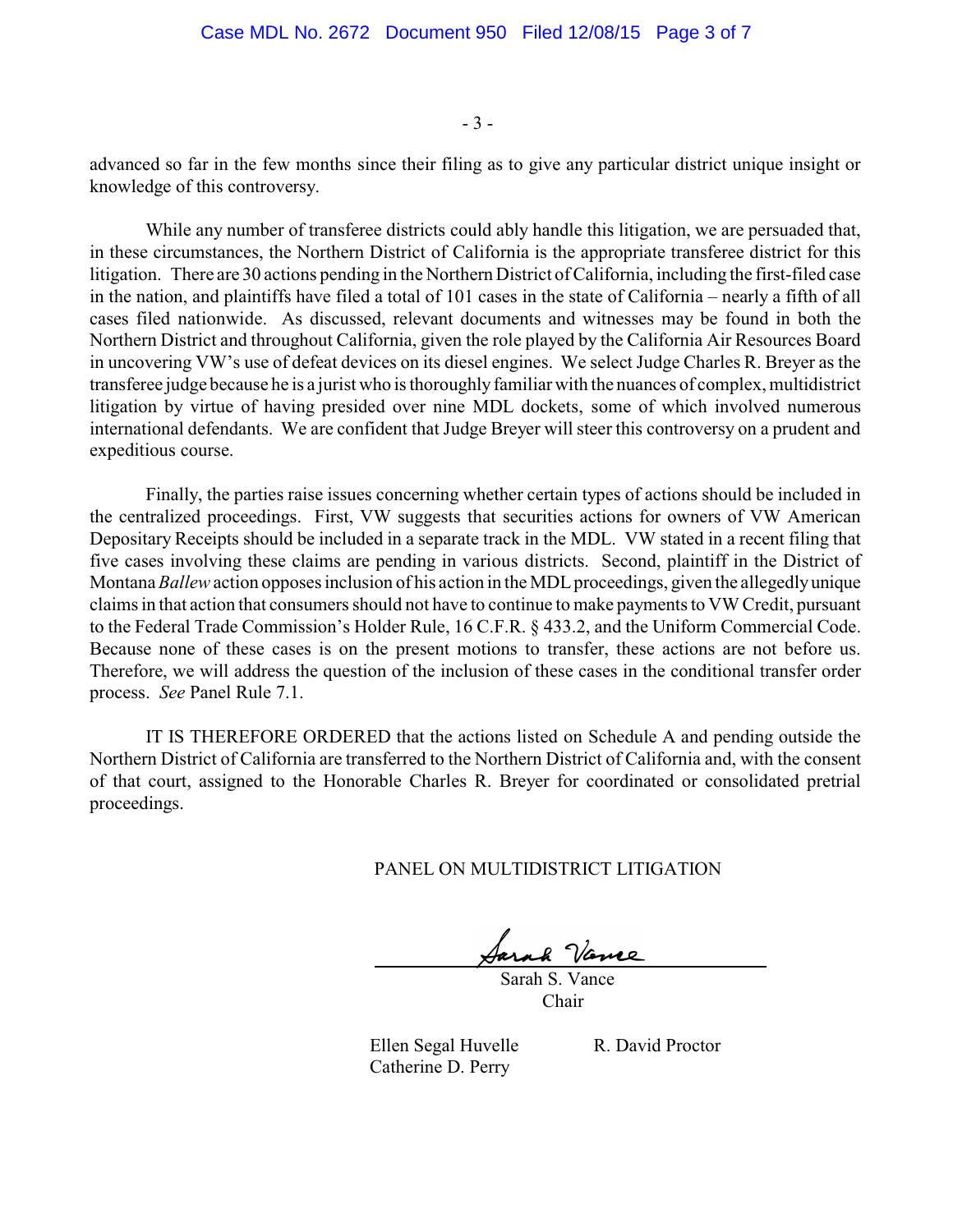# **IN RE: VOLKSWAGEN "CLEAN DIESEL" MARKETING, SALES PRACTICES, AND PRODUCTS LIABILITY LITIGATION** MDL No. 2672

### **SCHEDULE A**

Northern District of Alabama

WARREN MANUFACTURING INCORPORATED, ET AL. v. VOLKSWAGEN GROUP OF AMERICA, INC., C.A. No. 2:15-01655 REDMOND v. VOLKSWAGEN GROUP OF AMERICA, INC., C.A. No. 5:15-01648 LUCAS, ET AL. v. VOLKSWAGEN GROUP OF AMERICA, INC., C.A. No. 5:15-01672

Central District of California

NETKIN v. VOLKSWAGEN OF AMERICA, INC., ET AL., C.A. No. 2:15-07367 MITSUDA v. VOLKSWAGEN GROUP OF AMERICA, INC., ET AL., C.A. No. 2:15-07375 ANGELO v. VOLKSWAGEN GROUP OF AMERICA, INC., C.A. No. 2:15-07390 STEELE v. VOLKSWAGEN GROUP OF AMERICA, INC., C.A. No. 2:15-07391 WALKER v. VOLKSWAGEN GROUP OF AMERICA, INC., ET AL., C.A. No. 2:15-07395 YELL v. VOLKSWAGEN GROUP OF AMERICA, INC., ET AL., C.A. No. 2:15-07429 MACAULEY v. VOLKSWAGEN GROUP OF AMERICA, INC., ET AL., C.A. No. 2:15-07430 STRICKLIN, ET AL. v. VOLKSWAGEN GROUP OF AMERICA, INC., ET AL.,

C.A. No.  $2:15-07431$ TEMKIN, ET AL. v. VOLKSWAGEN GROUP OF AMERICA, INC., C.A. No. 2:15-07432 GIAUQUE, ET AL. v. VOLKSWAGEN GROUP OF AMERICA, INC., C.A. No. 2:15-07473 WEISS, ET AL. v. VOLKSWAGEN GROUP OF AMERICA, INC., C.A. No. 2:15-07474 CROSSON, ET AL. v. VOLKSWAGEN GROUP OF AMERICA, INC., ET AL.,

C.A. No. 2:15-07475 KOUDSI, INC. v. VOLKSWAGEN GROUP OF AMERICA, INC., C.A. No. 2:15-07477 HILL v. VOLKSWAGEN GROUP OF AMERICA, INC., ET AL., C.A. No. 2:15-07517 MCCABE, ET AL. v. VOLKSWAGEN GROUP OF AMERICA, INC., C.A. No. 5:15-01930 HENDRICKS v. VOLKSWAGEN GROUP OF AMERICA, INC., C.A. No. 5:15-01948 DELL'AQUILA, ET AL. v. VOLKSWAGEN GROUP OF AMERICA, INC., ET AL., C.A. No. 8:15-01525

Northern District of California

FIOL v. VOLKSWAGEN GROUP OF AMERICA, INC., C.A. No. 4:15-04278 LAU, ET AL. v. VOLKSWAGEN GROUP OF AMERICA, INC., ET AL., C.A. No. 4:15-04302 BENIPAYO, ET AL. v. VOLKSWAGEN GROUP OF AMERICA, INC., C.A. No. 4:15-04314 HALL v. VOLKSWAGEN GROUP OF AMERICA, INC., C.A. No. 4:15-04340 MAYERSON, ET AL. v. VOLKSWAGEN GROUP OF AMERICA, INC., ET AL., C.A. No.  $4:15-04390$ GOODRICH, ET AL. v. VOLKSWAGEN GROUP OF AMERICA, INC., ET AL., C.A. No.  $4:15-04397$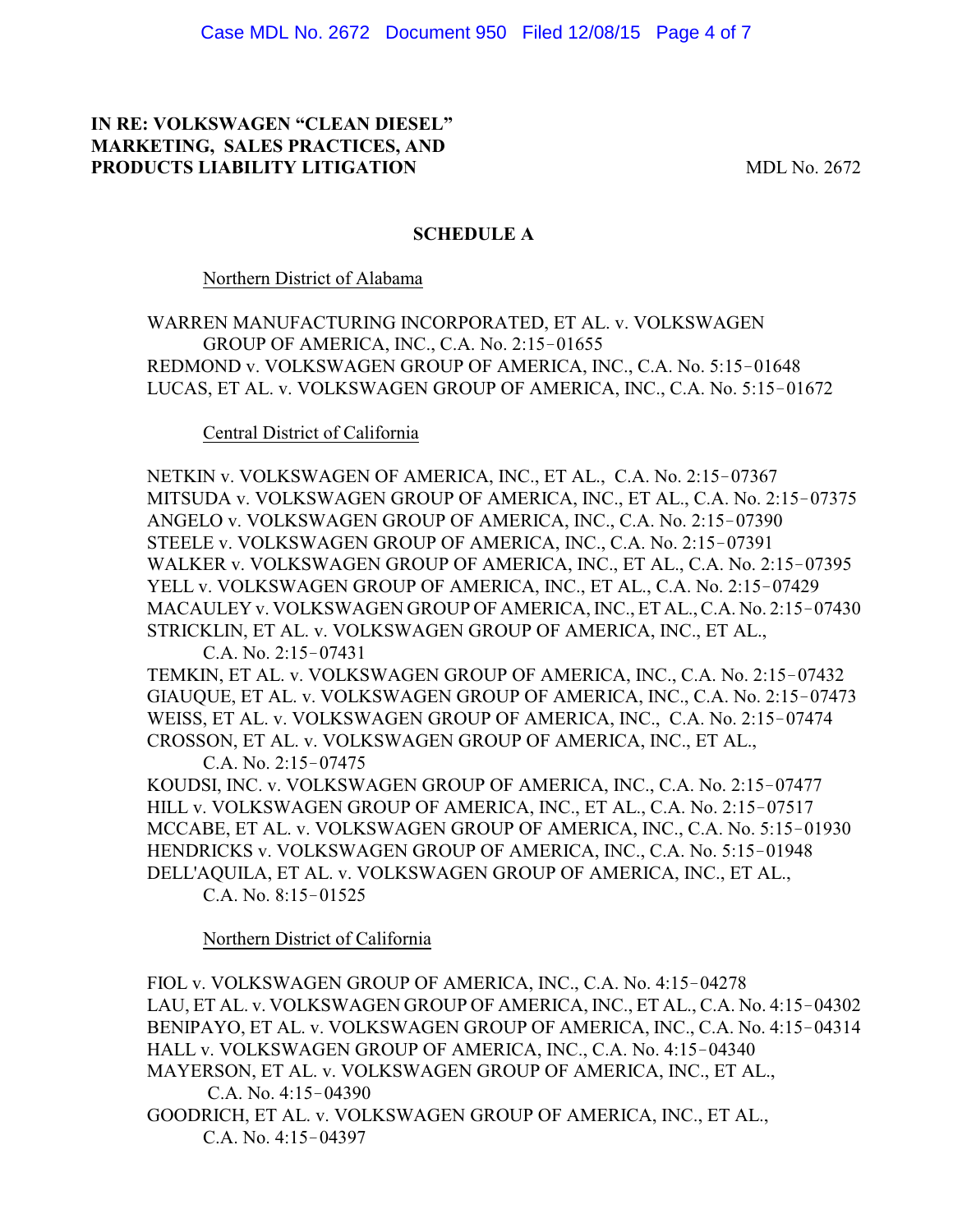## -A2-

# DRURY, ET AL. v. VOLKSWAGEN GROUP OF AMERICA, INC., C.A. No. 4:15-04401 Southern District of California

BENNETT v. VOLKSWAGEN GROUP OF AMERICA, INC., C.A. No. 3:15-02106 KARCSAY v. VOLKSWAGEN GROUP OF AMERICA, INC., C.A. No. 3:15-02110 HANDAL v. VOLKSWAGEN GROUP OF AMERICA, INC., C.A. No. 3:15-02127

District of Colorado

STANLEY, ET AL. v. VOLKSWAGEN GROUP OF AMERICA, INC., C.A. No. 1:15-02113

Middle District of Florida

SMITH v. VOLKSWAGEN GROUP OF AMERICA, INC., C.A. No. 2:15-00570

Southern District of Florida

LOWRANCE v. VOLKSWAGEN AG, ET AL., C.A. No. 0:15-61993 WEILAND v. VOLKSWAGEN GROUP OF AMERICA, INC., ET AL., C.A. No. 9:15-81316

Middle District of Georgia

WEST v. VOLKSWAGEN GROUP OF AMERICA, INC., C.A. No. 3:15-00093

Northern District of Georgia

SILVERMAN v. VOLKSWAGEN AG, ET AL., C.A. No. 1:15-03332

Northern District of Illinois

DORN, ET AL. v. VOLKSWAGEN GROUP OF AMERICA, INC., C.A. No. 1:15-08286

Southern District of Illinois

SMITH v. VOLKSWAGEN GROUP OF AMERICA, INC., C.A. No. 3:15-01053 LANCE, ET AL. v. VOLKSWAGEN GROUP OF AMERICA, INC., C.A. No. 3:15-01058

Southern District of Iowa

GALL v. VOLKSWAGEN GROUP OF AMERICA, INC., ET AL., C.A. No. 3:15-00106

District of Kansas

BUSTAMANTE, ET AL. v. VOLKSWAGEN GROUP OF AMERICA, INC., C.A. No.  $2:15-09278$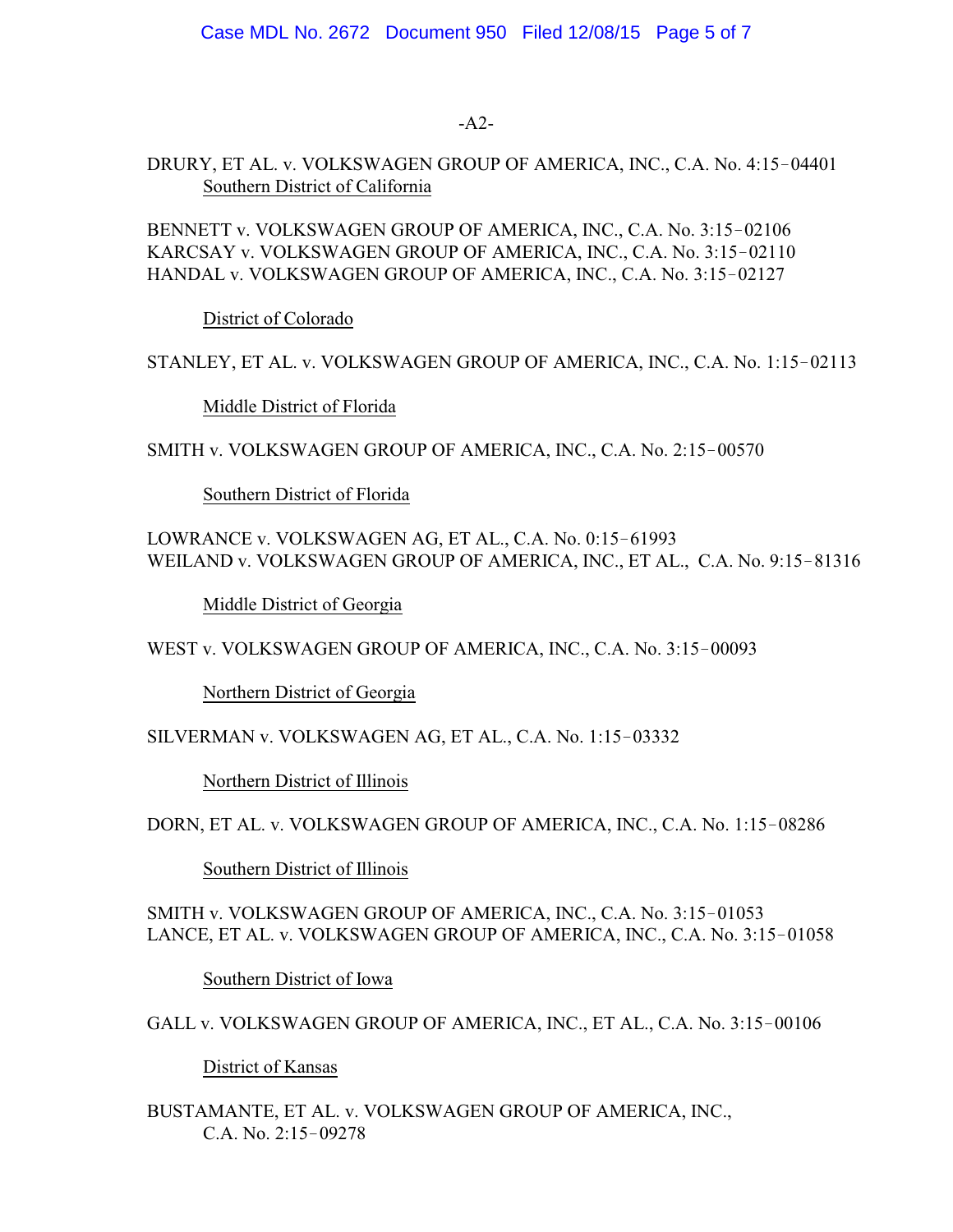$-AA$ -

Eastern District of Kentucky

TRIPLETT v. VOLKSWAGEN GROUP OF AMERICA, INC., ET AL., C.A. No. 0:15-00076

Western District of Kentucky

WAGNER v. VOLKSWAGEN GROUP OF AMERICA, INC., C.A. No. 3:15-00748

District of Maryland

FELDMAN, ET AL. v. VOLKSWAGEN GROUP OF AMERICA, INC., C.A. No. 1:15-02894

District of Massachusetts

NAPARSTEK v. VOLKSWAGEN GROUP OF AMERICA, INC., C.A. No. 1:15-13418 BONDA v. VOLKSWAGEN GROUP OF AMERICA, INC., C.A. No. 1:15-13419 KERWOOD v. VOLKSWAGEN GROUP OF AMERICA, INC., C.A. No. 1:15-13435

Eastern District of Michigan

CARROLL v. VOLKSWAGEN GROUP OF AMERICA, INC., C.A. No. 2:15-13360

Western District of Missouri

HENLEY v. VOLKSWAGEN GROUP OF AMERICA, INC., C.A. No. 4:15-00734

District of New Jersey

LEVIN v. VOLKSWAGEN GROUP OF AMERICA, INC., C.A. No. 2:15-06985 CRISTON v. VOLKSWAGEN GROUP OF AMERICA, INC., C.A. No. 2:15-06988 DEFIESTA, ET AL. v. VOLKSWAGEN GROUP OF AMERICA INC., C.A. No. 2:15-07012

Eastern District of New York

CLINTON, ET AL. v. VOLKSWAGEN GROUP OF AMERICA, INC., C.A. No. 1:15-05497 ENDY, ET AL. v. VOLKSWAGEN GROUP OF AMERICA, INC., ET AL., C.A. No. 1:15-05516

Western District of North Carolina

VINSON v. VOLKSWAGEN GROUP OF AMERICA, INC., C.A. No. 1:15-00213

Southern District of Ohio

FARMER v. VOLKSWAGEN GROUP OF AMERICA, INC., C.A. No. 1:15-00615